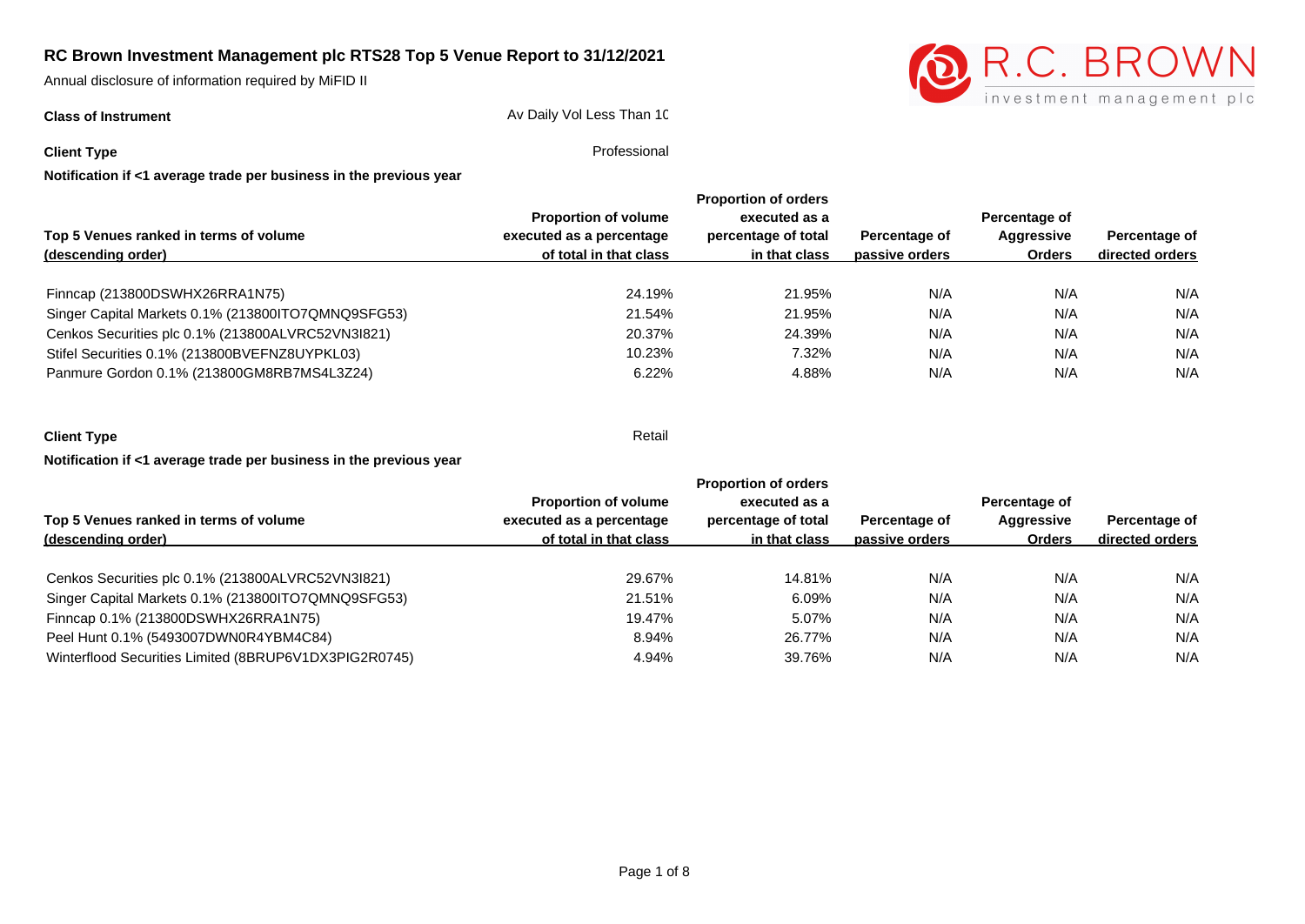Annual disclosure of information required by MiFID II

**Class of Instrument** Class of Instrument Class of Instrument Av Daily Vol Between 10 & 80



**Client Type** Professional

|                                                    |                             | <b>Proportion of orders</b>          |                |                                              |                                  |  |  |
|----------------------------------------------------|-----------------------------|--------------------------------------|----------------|----------------------------------------------|----------------------------------|--|--|
| Top 5 Venues ranked in terms of volume             | <b>Proportion of volume</b> | executed as a<br>percentage of total |                | Percentage of<br>Aggressive<br><b>Orders</b> | Percentage of<br>directed orders |  |  |
|                                                    | executed as a percentage    |                                      | Percentage of  |                                              |                                  |  |  |
| (descending order)                                 | of total in that class      | in that class                        | passive orders |                                              |                                  |  |  |
|                                                    |                             |                                      |                |                                              |                                  |  |  |
| Cenkos Securities plc (213800ALVRC52VN3I821)       | 18.85%                      | 21.97%                               | N/A            | N/A                                          | N/A                              |  |  |
| Investec Securities (84S0VF8TSMH0T6D4K848)         | 15.30%                      | 11.36%                               | N/A            | N/A                                          | N/A                              |  |  |
| Singer Capital Markets 0.1% (213800ITO7QMNQ9SFG53) | 10.56%                      | 12.12%                               | N/A            | N/A                                          | N/A                              |  |  |
| Zeus Capital (213800F6CHS1SEYK1842)                | 10.55%                      | 9.85%                                | N/A            | N/A                                          | N/A                              |  |  |
| Finncap 0.1% (213800DSWHX26RRA1N75)                | 5.53%                       | 6.82%                                | N/A            | N/A                                          | N/A                              |  |  |
|                                                    |                             |                                      |                |                                              |                                  |  |  |

| <b>Client Type</b> | Retail |
|--------------------|--------|
|                    |        |

**Notification if <1 average trade per business in the previous year**

|                                                       |                             | <b>Proportion of orders</b>          |                |                                       |                                  |
|-------------------------------------------------------|-----------------------------|--------------------------------------|----------------|---------------------------------------|----------------------------------|
|                                                       | <b>Proportion of volume</b> | executed as a<br>percentage of total |                | Percentage of<br>Aggressive<br>Orders | Percentage of<br>directed orders |
| Top 5 Venues ranked in terms of volume                | executed as a percentage    |                                      | Percentage of  |                                       |                                  |
| (descending order)                                    | of total in that class      | in that class                        | passive orders |                                       |                                  |
| Peel Hunt (5493007DWN0R4YBM4C84)                      | 16.39%                      | 23.97%                               | N/A            | N/A                                   | N/A                              |
| Cenkos Securities plc 0.1% (213800ALVRC52VN3I821)     | 13.46%                      | 4.75%                                | N/A            | N/A                                   | N/A                              |
| Winterflood Securities Limited (8BRUP6V1DX3PIG2R0745) | 12.27%                      | 54.73%                               | N/A            | N/A                                   | N/A                              |
| Zeus Capital (213800F6CHS1SEYK1842)                   | 9.32%                       | 2.35%                                | N/A            | N/A                                   | N/A                              |
| Investec Securities (84S0VF8TSMH0T6D4K848)            | 7.73%                       | 2.19%                                | N/A            | N/A                                   | N/A                              |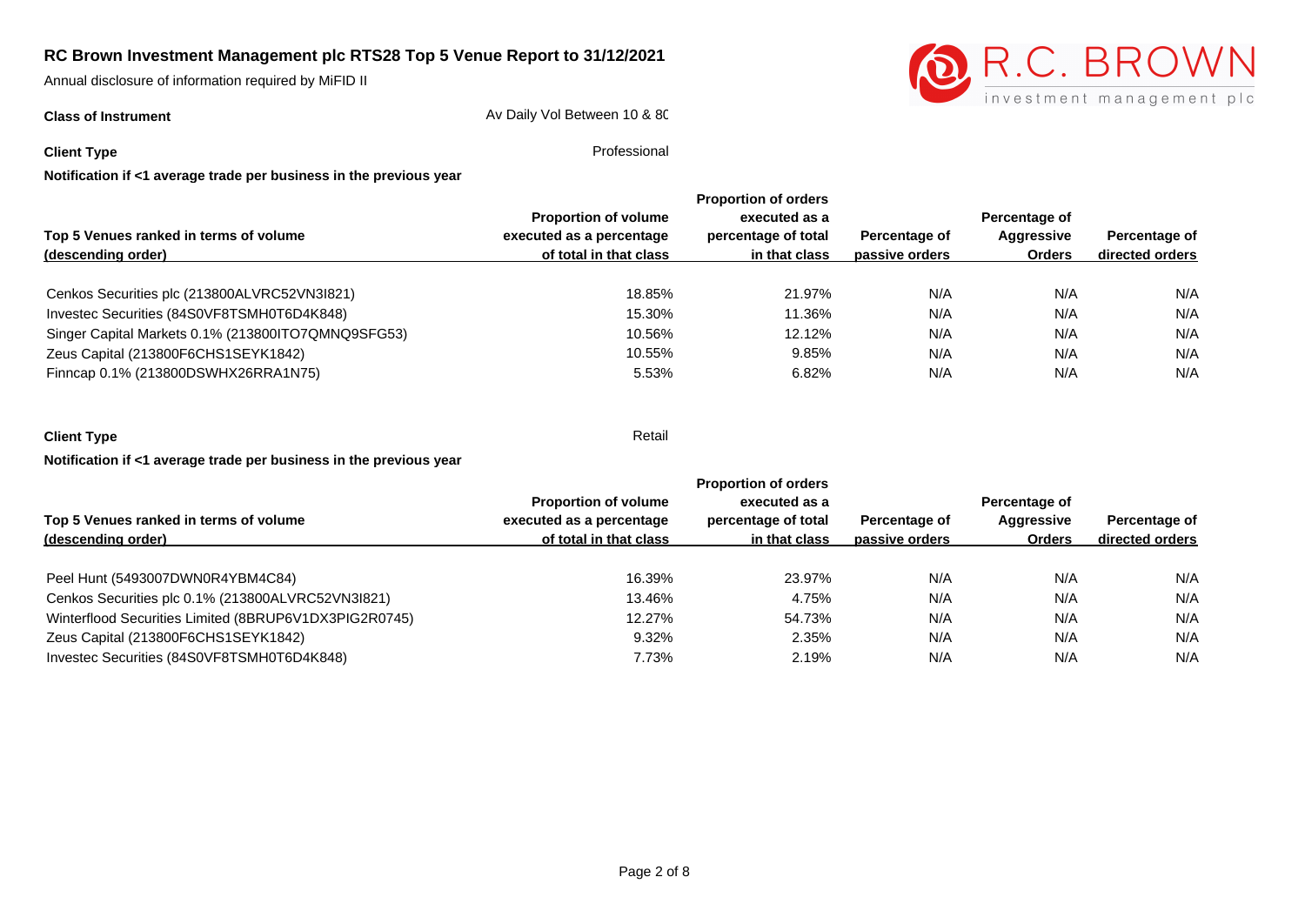Annual disclosure of information required by MiFID II

**Class of Instrument Class of Instrument** Av Daily Vol Between 80 & 600



**Client Type** Professional

|                                            |                             | <b>Proportion of orders</b>          |                |                                       |                                  |  |
|--------------------------------------------|-----------------------------|--------------------------------------|----------------|---------------------------------------|----------------------------------|--|
| Top 5 Venues ranked in terms of volume     | <b>Proportion of volume</b> | executed as a<br>percentage of total |                | Percentage of<br>Aggressive<br>Orders | Percentage of<br>directed orders |  |
|                                            | executed as a percentage    |                                      | Percentage of  |                                       |                                  |  |
| (descending order)                         | of total in that class      | in that class                        | passive orders |                                       |                                  |  |
|                                            |                             |                                      |                |                                       |                                  |  |
| Barclays Capital (K9WDOH4D2PYBSLSOB484)    | 25.62%                      | 31.88%                               | N/A            | N/A                                   | N/A                              |  |
| Stifel Securities (213800BVEFNZ8UYPKL03)   | 19.08%                      | 13.04%                               | N/A            | N/A                                   | N/A                              |  |
| Numis 0.06% (213800P3F4RT97WDSX47)         | 18.40%                      | 15.94%                               | N/A            | N/A                                   | N/A                              |  |
| Investec Securities (84S0VF8TSMH0T6D4K848) | 9.29%                       | 8.70%                                | N/A            | N/A                                   | N/A                              |  |
| Berenberg (529900ZKF1P898Z2HD69)           | 7.91%                       | 11.59%                               | N/A            | N/A                                   | N/A                              |  |
|                                            |                             |                                      |                |                                       |                                  |  |

| <b>Client Type</b>                                                 | Retail |
|--------------------------------------------------------------------|--------|
| Notification if <1 average trade per business in the previous year |        |

**Top 5 Venues ranked in terms of volume (descending order) Proportion of volume executed as a percentage of total in that class Proportion of orders executed as a percentage of total in that class passive orders Percentage of Percentage of Aggressive Orders directed orders Percentage of**  Winterflood Securities Limited (8BRUP6V1DX3PIG2R0745) **28.84%** 28.84% 70.82% N/A N/A N/A N/A Peel Hunt (5493007DWN0R4YBM4C84) 27.43% 21.69% N/A N/A N/A Numis 0.06% (213800P3F4RT97WDSX47) 9.62% 2.36% N/A N/A N/A Investec Securities (84S0VF8TSMH0T6D4K848) 9.16% 1.94% N/A N/A N/A Shore Capital (2138009KZO3MK7TV6372) 6.74% 5.74% 0.14% 0.14% N/A N/A N/A N/A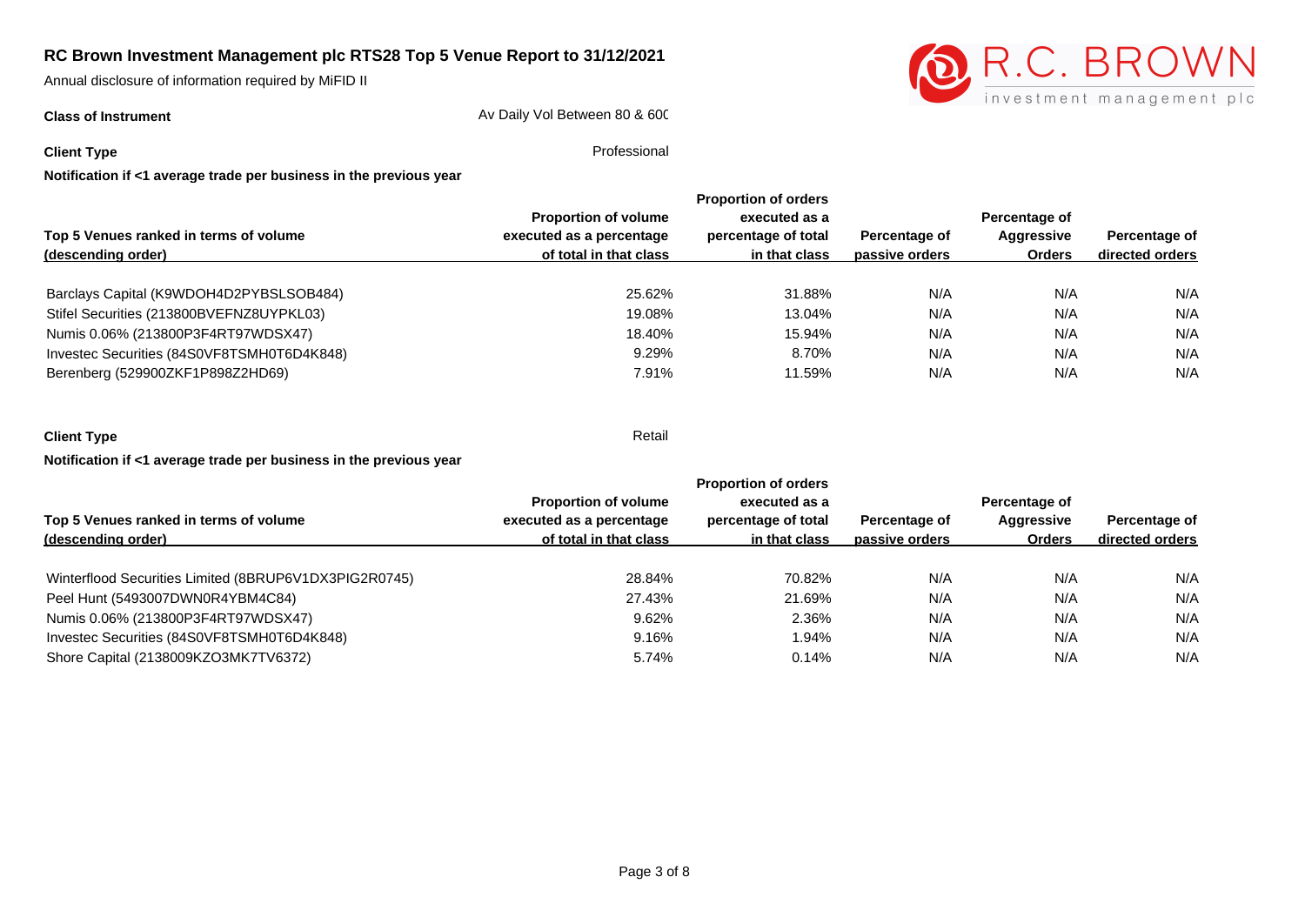Annual disclosure of information required by MiFID II

**Class of Instrument Class of Instrument** Av Daily Vol Between 600 & 2000



**Client Type** Professional

**Notification if <1 average trade per business in the previous year**

|                                              |                             | <b>Proportion of orders</b> |                |                             |                                  |  |
|----------------------------------------------|-----------------------------|-----------------------------|----------------|-----------------------------|----------------------------------|--|
|                                              | <b>Proportion of volume</b> | executed as a               |                | Percentage of               |                                  |  |
| Top 5 Venues ranked in terms of volume       | executed as a percentage    | percentage of total         | Percentage of  | Aggressive<br><b>Orders</b> | Percentage of<br>directed orders |  |
| (descending order)                           | of total in that class      | in that class               | passive orders |                             |                                  |  |
|                                              |                             |                             |                |                             |                                  |  |
|                                              |                             |                             |                |                             | N/A                              |  |
| Numis 0.1% (213800P3F4RT97WDSX47)            | 14.59%                      | 10.81%                      | N/A            | N/A                         | N/A                              |  |
| Jefferies 0.1% (S5THZMDUJCTQZBTRVI98)        | 13.56%                      | 10.81%                      | N/A            | N/A                         | N/A                              |  |
| Peel Hunt 0.1% (5493007DWN0R4YBM4C84)        | 12.69%                      | 10.81%                      | N/A            | N/A                         | N/A                              |  |
| J P Morgan Cazenove (K6Q0W1PS1L1O4IQL9C32)   | 7.40%                       | 5.41%                       | N/A            | N/A                         | N/A                              |  |
| Barclays Capital 0.1% (K9WDOH4D2PYBSLSOB484) | 37.20%                      | 40.54%                      | N/A            | N/A                         |                                  |  |

| <b>Client Type</b>                                                 | Retail |
|--------------------------------------------------------------------|--------|
| Notification if <1 average trade per business in the previous year |        |

**Top 5 Venues ranked in terms of volume (descending order) Proportion of volume executed as a percentage of total in that class Proportion of orders executed as a percentage of total in that class passive orders Percentage of Percentage of Aggressive Orders directed orders Percentage of**  Winterflood Securities Limited (8BRUP6V1DX3PIG2R0745) 45.78% 45.78% 75.46% N/A N/A N/A N/A N/A Peel Hunt (5493007DWN0R4YBM4C84) 36.86% 20.84% N/A N/A N/A N/A Numis 0.06% (213800P3F4RT97WDSX47) 6.93% 1.33% N/A N/A N/A Barclays Capital (K9WDOH4D2PYBSLSOB484) 2.81% 0.92% N/A N/A N/A Investec Securities (84S0VF8TSMH0T6D4K848) 2.30% 0.31% N/A N/A N/A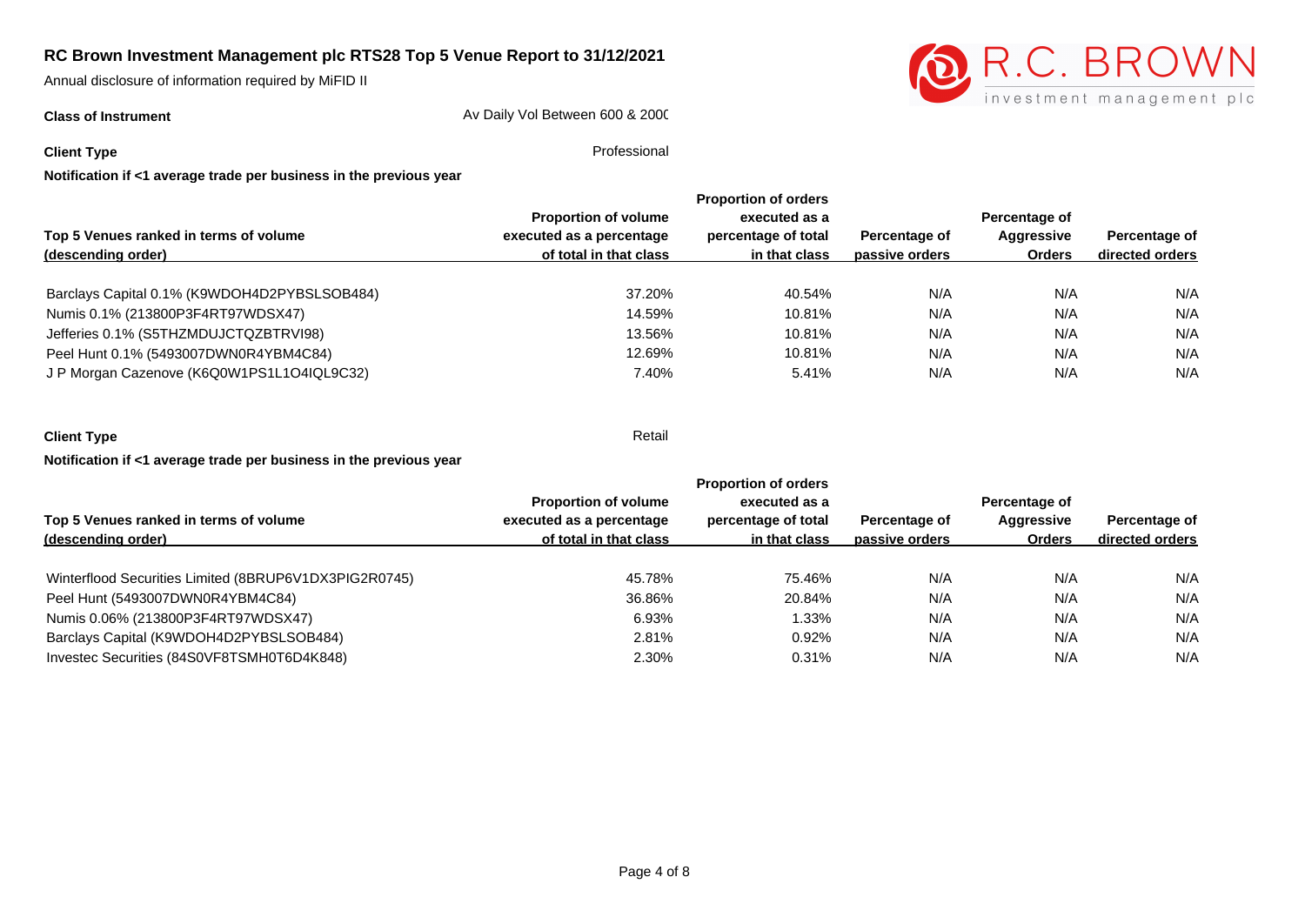Annual disclosure of information required by MiFID II

**Class of Instrument Av Daily Vol Between 2000 & 9000** 



**Client Type** Professional

**Notification if <1 average trade per business in the previous year**

|                                              | <b>Proportion of orders</b> |                     |                |               |                 |  |
|----------------------------------------------|-----------------------------|---------------------|----------------|---------------|-----------------|--|
|                                              | <b>Proportion of volume</b> | executed as a       |                | Percentage of |                 |  |
| Top 5 Venues ranked in terms of volume       | executed as a percentage    | percentage of total | Percentage of  | Aggressive    | Percentage of   |  |
| (descending order)                           | of total in that class      | in that class       | passive orders | <b>Orders</b> | directed orders |  |
|                                              | 25.18%                      | 26.09%              | N/A            | N/A           | N/A             |  |
| Peel Hunt (5493007DWN0R4YBM4C84)             |                             |                     |                |               |                 |  |
| Zeus Capital (213800F6CHS1SEYK1842)          | 19.97%                      | 19.57%              | N/A            | N/A           | N/A             |  |
| Barclays Capital 0.1% (K9WDOH4D2PYBSLSOB484) | 14.35%                      | 15.22%              | N/A            | N/A           | N/A             |  |
| Numis (213800P3F4RT97WDSX47)                 | 8.24%                       | 4.35%               | N/A            | N/A           | N/A             |  |
| Investec Securities (84S0VF8TSMH0T6D4K848)   | 8.07%                       | 6.52%               | N/A            | N/A           | N/A             |  |

**Client Type** Retail **Notification if <1 average trade per business in the previous year**

**Top 5 Venues ranked in terms of volume (descending order) Proportion of volume executed as a percentage of total in that class Proportion of orders executed as a percentage of total in that class passive orders Percentage of Percentage of Aggressive Orders directed orders Percentage of**  Winterflood Securities Limited (8BRUP6V1DX3PIG2R0745) 651.68% 51.68% 85.25% N/A N/A N/A N/A N/A Peel Hunt (5493007DWN0R4YBM4C84) 42.33% 13.50% N/A N/A N/A Barclays Capital (K9WDOH4D2PYBSLSOB484) 2.24% 0.51% N/A N/A N/A Zeus Capital (213800F6CHS1SEYK1842) 1.32% 0.28% N/A N/A N/A Investec Securities (84S0VF8TSMH0T6D4K848) and the control of the control of the control of the control of the control of the control of the control of the control of the control of the control of the control of the contro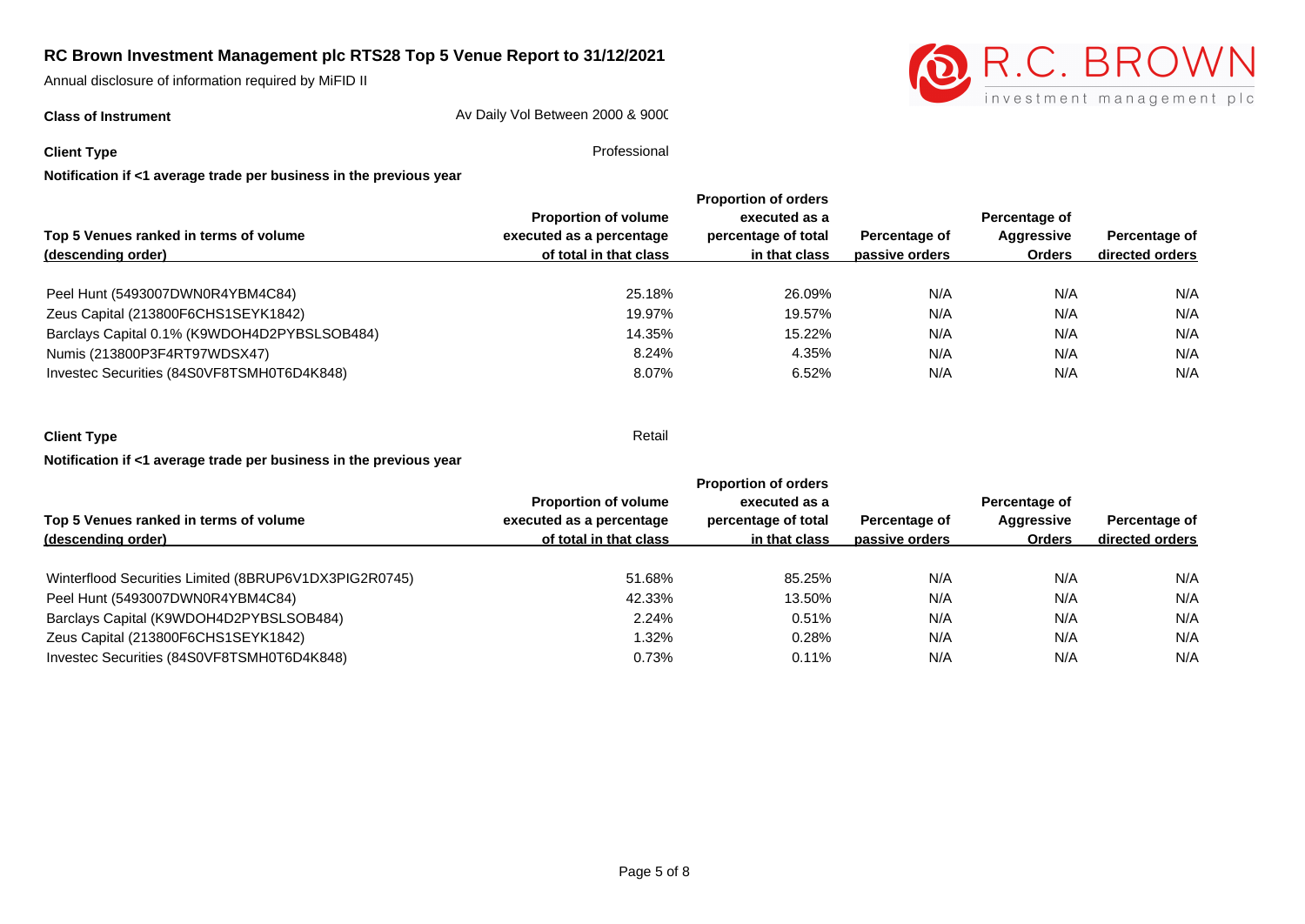Annual disclosure of information required by MiFID II

**Class of Instrument Av Daily Vol More Than 9000** 



**Client Type** Professional

|                                                       | <b>Proportion of volume</b> | executed as a       |                | Percentage of |                 |
|-------------------------------------------------------|-----------------------------|---------------------|----------------|---------------|-----------------|
| Top 5 Venues ranked in terms of volume                | executed as a percentage    | percentage of total | Percentage of  | Aggressive    | Percentage of   |
| (descending order)                                    | of total in that class      | in that class       | passive orders | <b>Orders</b> | directed orders |
| Zeus Capital (213800F6CHS1SEYK1842)                   | 33.23%                      | 34.62%              | N/A            | N/A           | N/A             |
| Peel Hunt (5493007DWN0R4YBM4C84)                      | 20.99%                      | 19.23%              | N/A            | N/A           | N/A             |
| Berenberg (529900ZKF1P898Z2HD69)                      | 11.22%                      | 3.85%               | N/A            | N/A           | N/A             |
| Cenkos Securities plc (213800ALVRC52VN3I821)          | 7.22%                       | 7.69%               | N/A            | N/A           | N/A             |
| Winterflood Securities Limited (8BRUP6V1DX3PIG2R0745) | 6.53%                       | 11.54%              | N/A            | N/A           | N/A             |
|                                                       |                             |                     |                |               |                 |

| <b>Client Type</b>                                                 | Retail |
|--------------------------------------------------------------------|--------|
| Notification if <1 average trade per business in the previous year |        |

**Top 5 Venues ranked in terms of volume (descending order) Proportion of volume executed as a percentage of total in that class Proportion of orders executed as a percentage of total in that class passive orders Percentage of Percentage of Aggressive Orders directed orders Percentage of**  Winterflood Securities Limited (8BRUP6V1DX3PIG2R0745) 49.71% 49.71% 84.85% N/A N/A N/A N/A N/A Peel Hunt (5493007DWN0R4YBM4C84) 14.26% N/A N/A N/A N/A Zeus Capital (213800F6CHS1SEYK1842) 1.49% 0.36% N/A N/A N/A Berenberg (529900ZKF1P898Z2HD69) 0.86% 0.09% N/A N/A N/A Numis (213800P3F4RT97WDSX47) 0.51% 0.18% N/A N/A N/A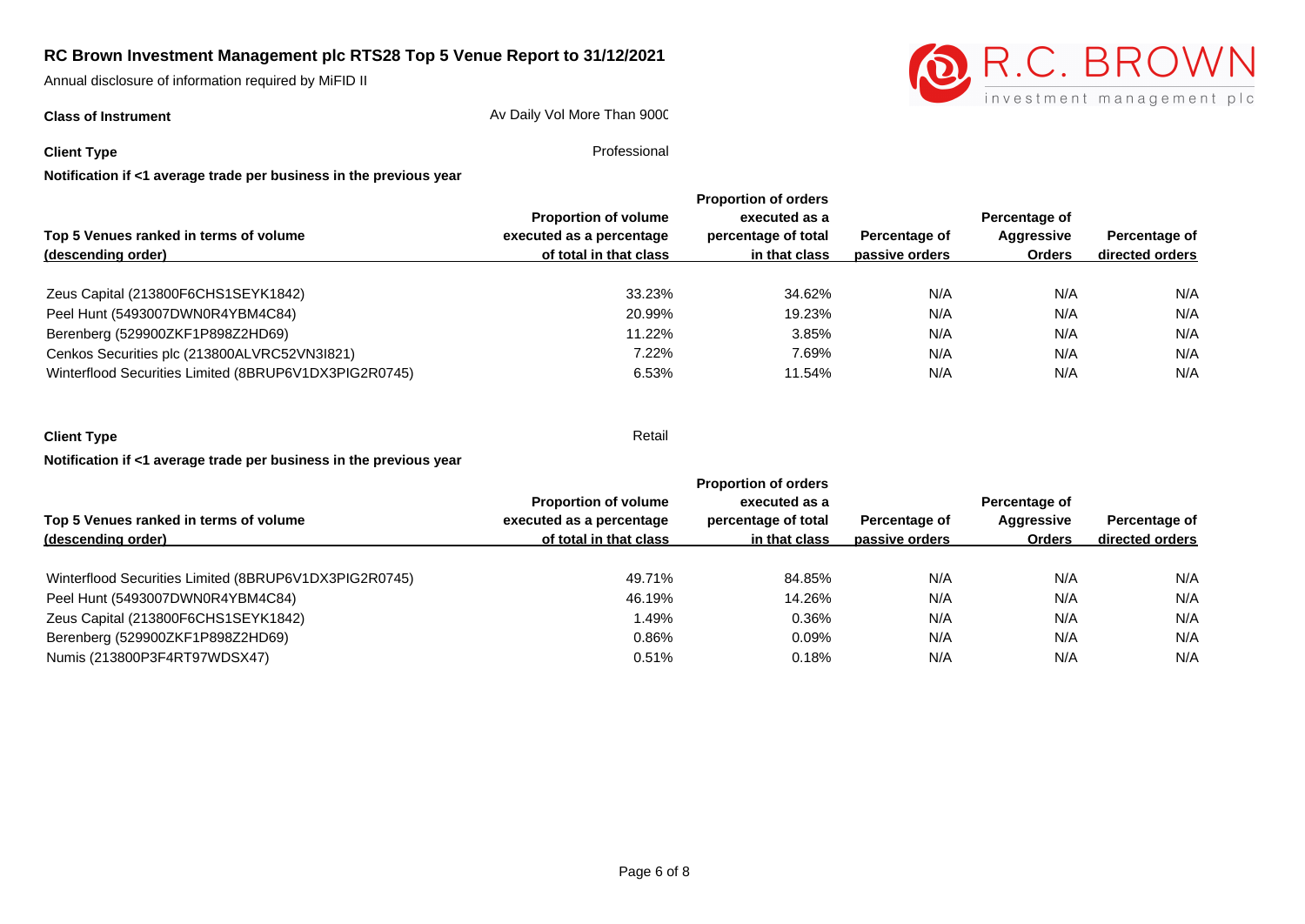Annual disclosure of information required by MiFID II

# **Class of Instrument** Debt Instruments



**Client Type** Retail

|                                                       |                             | <b>Proportion of orders</b> |                |               |                 |
|-------------------------------------------------------|-----------------------------|-----------------------------|----------------|---------------|-----------------|
|                                                       | <b>Proportion of volume</b> | executed as a               |                | Percentage of |                 |
| Top 5 Venues ranked in terms of volume                | executed as a percentage    | percentage of total         | Percentage of  | Aggressive    | Percentage of   |
| (descending order)                                    | of total in that class      | in that class               | passive orders | <b>Orders</b> | directed orders |
|                                                       |                             |                             |                |               |                 |
| Canaccord Genuity (ZBU7VFV5NIMN4ILRFC23)              | 82.15%                      | 25.00%                      | N/A            | N/A           | N/A             |
| Peel Hunt (5493007DWN0R4YBM4C84)                      | 15.57%                      | 25.00%                      | N/A            | N/A           | N/A             |
| Winterflood Securities Limited (8BRUP6V1DX3PIG2R0745) | 2.28%                       | 50.00%                      | N/A            | N/A           | N/A             |
|                                                       |                             |                             |                |               |                 |